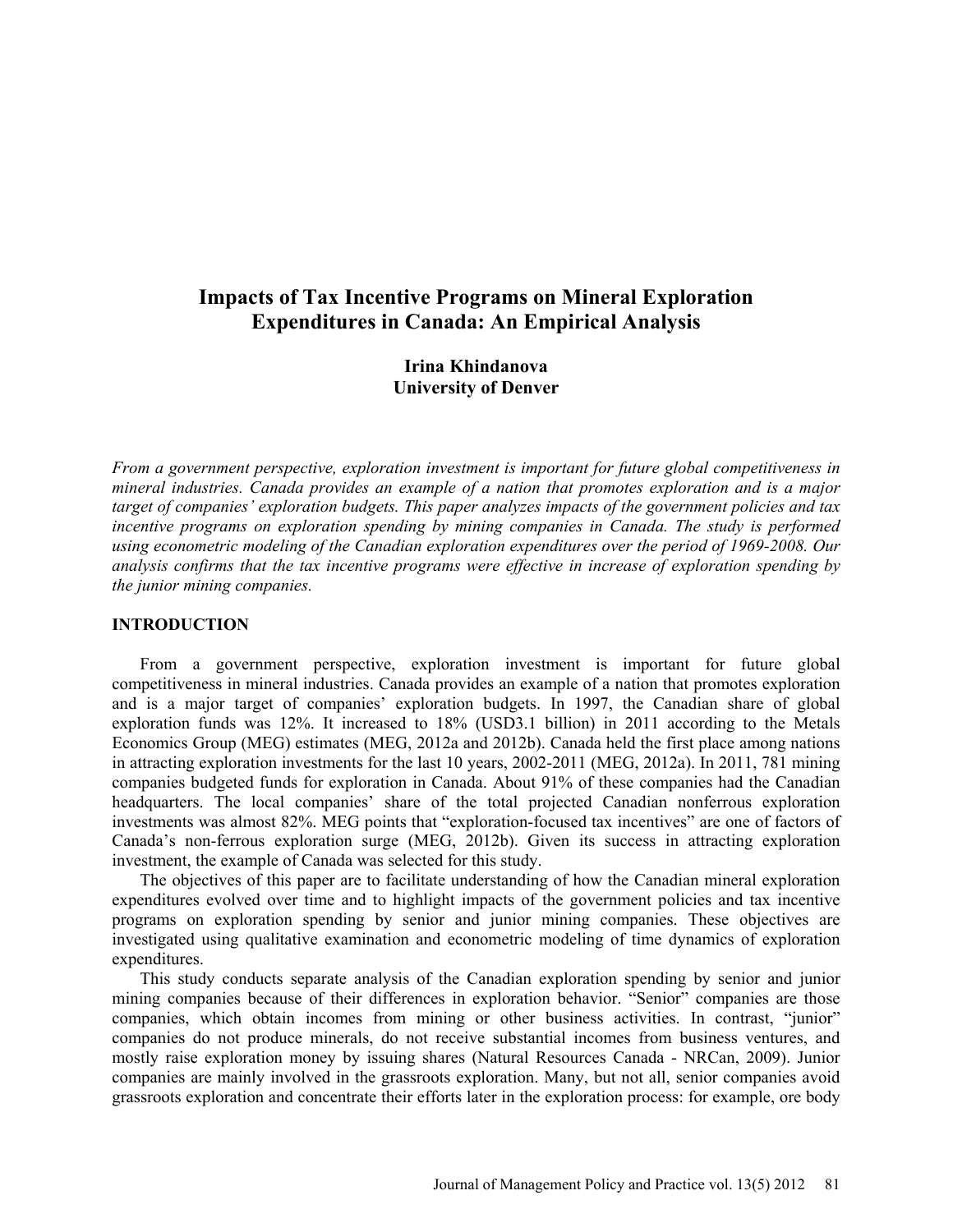delineation and feasibility studies. Recent data show an increasing role of junior exploration companies. For example, in 2004, the juniors' exploration spending in Canada exceeded the seniors' exploration spending. From 2005, the juniors' exploration budgets constituted about half of the worldwide exploration expenditures (Goulden, 2006, and MEG, 2012b).

An analysis of exploration expenditures by seniors and juniors is performed in two steps: (i) qualitative examination and (ii) econometric modeling. The qualitative examination helps detect trends, peaks, and troughs of the Canadian exploration spending. It also helps associate movements of the exploration funds with possible underlying factors. The econometric modeling step quantifies impacts of factors affecting exploration expenditures. The models regress growth rates of exploration expenditures on the continuous growth rates in gold prices, dummy variables for government policies and discoveries. The data series of exploration expenditures are from the 2009 annual report "Overview of Trends in Canadian Mineral Exploration" by Natural Resources Canada (NRCan, 2009). The series include exploration plus deposit appraisal expenditures (on-mine-site plus off-mine-site activities), field work plus overhead. The gold price series is from the World Gold Council (2012).

Previous to this study, there have been several other studies that use econometric methods to understand mining exploration expenditures. A study by Eggert (1988) examines how corporate exploration expenditures depend on a mineral price index lagged one year. The author also tested whether exploration expenditures of seven mining companies correspond to their net incomes, indicators of availability of internal finds. The Canadian Intergovernmental Working Group has reported results of statistical estimations of exploration and deposit appraisal spending for Canada in successive issues of "Overview of trends in Canadian mineral exploration". The dependent variable was "exploration and deposit appraisal spending (field and overhead expenditures only)" with prices and expenditures in the previous year as regressors. The built models were used for forecasting exploration expenditures. The Group also provided results of econometric modeling of exploration expenditures in British Columbia by relating it to the British Columbia's mineral price index.

Our study differs from these works by: (i) use of more general econometric models, (ii) separate analysis of exploration expenditures by senior and junior companies; (iii) accounting for impacts of government policies and periods of important discoveries. Findings of our study will be useful for analyzing impacts of prices, government policies, and other factors on exploration spending.

The paper is organized as follows. The first section provides an introduction to the study. The second section examines the progression of exploration expenditures by senior and junior companies over the period of 1969-2008 and discusses factors influencing exploration expenditures. The third section describes an econometric analysis of exploration expenditures by junior and senior companies. The last section summarizes conclusions.

### **TIME DYNAMICS OF EXPLORATION EXPENDITURES BY SENIOR AND JUNIOR COMPANIES IN CANADA**

This section provides a qualitative examination of time dynamics of mineral exploration expenditures by senior and junior companies in Canada. It describes and compares trends, peaks and troughs, and volatilities in the evolution of exploration spending by these two investor types. The section also discusses impacts of factors influencing exploration expenditures. The qualitative examination sets the foundation for the quantitative analysis of exploration expenditures in the third section.

The evolution of the Canadian exploration expenditures by senior mining companies between 1969 and 2008 has been cyclical and volatile (Figure 1). It appears that seniors' exploration spending experienced a trend change in the late 1970s. A significant growth during the 1970s was altered by a declining trend with cycles around it afterwards (Figure 1). The seniors' exploration expenditures had three peaks and three troughs over the 1980s and the beginning 2000s. The majors' decreasing trend is indicated by a decline in the bottom levels of cycles (CAD374 million<sup>1</sup> in 1986, CAD 305 million in 1992, and CAD302 million in 2001) and by an overall decline in the top levels of cycles (CAD651.2 million in 1981, CAD681.8 million in 1988, and CAD 580.0 million in 1996).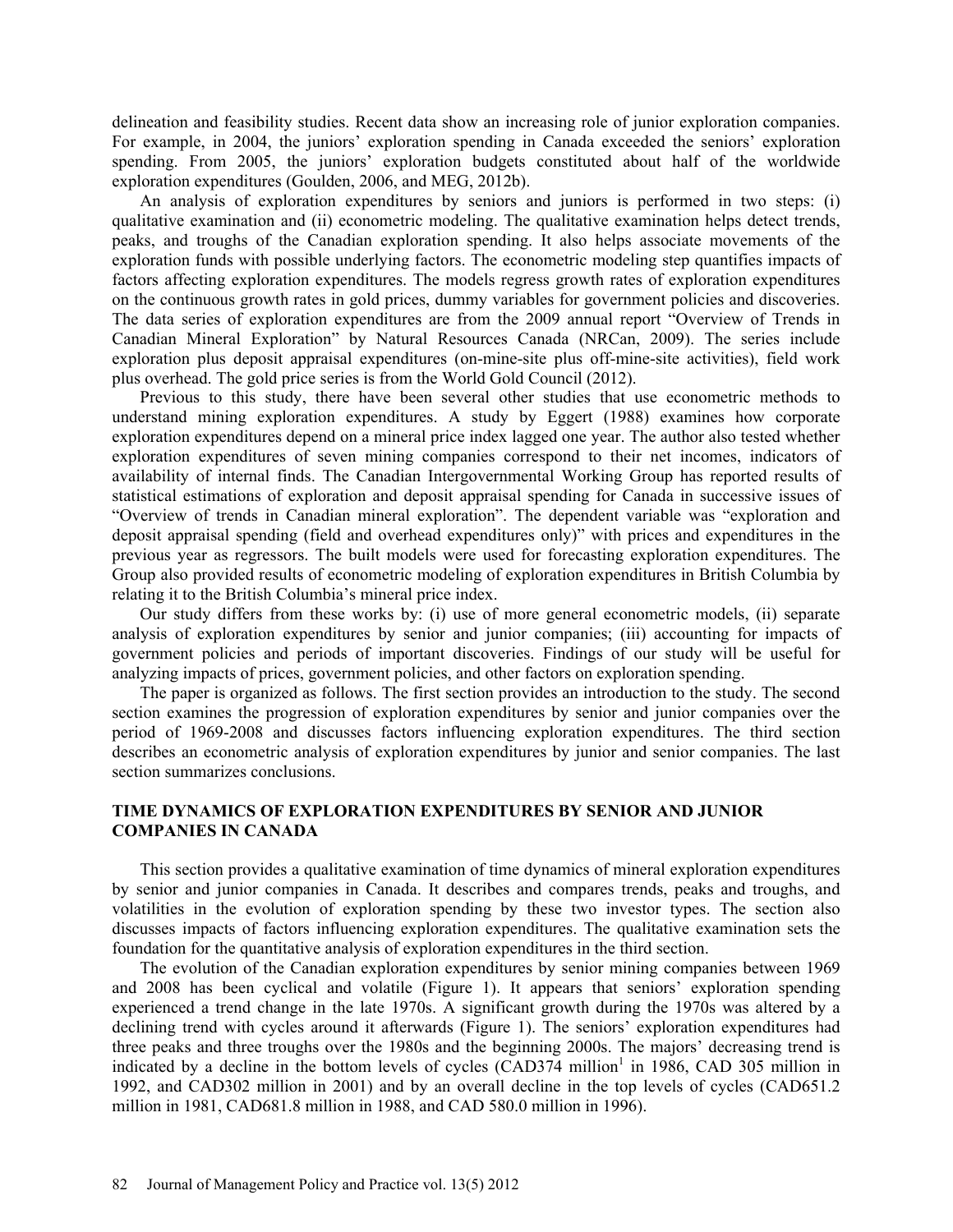The juniors' exploration expenditures were small during the 1970s, began to increase in the early 1980s, had a substantial but temporary spike in the late 1980s, later oscillated with cycles, somewhat parallel to seniors' cycles (Figure 1), and surpassed the seniors' exploration expenditures in 2004. The bottom levels of juniors' cycles point to an increasing trend: CAD79.9 million in 1992 and CAD123.3 million in 1999. Volatility of exploration spending by majors seems to be constant between 1979 and 2005, while volatility of juniors' spending varies over time.

The significant growth of seniors' exploration expenditures during the 1970s - the beginning of 1980s with a peak in 1981 and a following decline till 1986 might be associated with a surge in gold prices to a peak of \$614.61 per ounce in 1980 and a drop to \$317.18 per ounce in 1985 (Figure 1). Juniors' spending did not experience the same growth in the 1970s due to limited financing funds because of strict regulations on stock exchanges in Canada (Crowson, 2003).



**FIGURE 1 CANADIAN EXPLORATION EXPENDITURES AND GOLD PRICES** 

The 1984-1888 increase in exploration expenditures by both types of companies is mainly attributed to the Canadian government's tax incentive measures: Flow-Through Shares (FTS) and Mining Exploration Depletion Allowance (MEDA) (Bouchard, 2004; Crowson, 2003; Eggert, 1992). The FTS and MEDA programs were implemented in 1983. The FTS program allows junior mining companies "flow through" exploration expenditures to shareholders in exchange for shares of the company. Shareholders apply the "passed" expenses for tax deduction. Under the MEDA program, investors in flow-through shares had a significant tax write-off opportunity. For every \$1 investment in qualified shares, investors could use a \$1.33 tax deduction. MEDA was phased out in 1988, FTS is still continuing. It seems that the impact of MEDA was augmented by a favorable price environment - increasing gold prices in 1986-1988. In contrast, the implementation of the Canadian Exploration Incentive Program (CEIP) during the 1989-1990 period of falling metal prices could only temporarily reduce the decline rate of both seniors' and juniors' spending. The growth of exploration spending by both juniors and seniors between 1992 and 1996 and the following decline between 1997- 2000 appear to track changes in gold prices. Though, discoveries of gold and diamond deposits could contribute to the 1992-1996 increase in exploration expenditures as well. During the period 1992-1997, mining companies made major discoveries of diamonds, nickel, and gold in Canada: 1992 – Ekati (diamond), Boston (gold), Meliadine

Source: Natural Resources Canada, 2009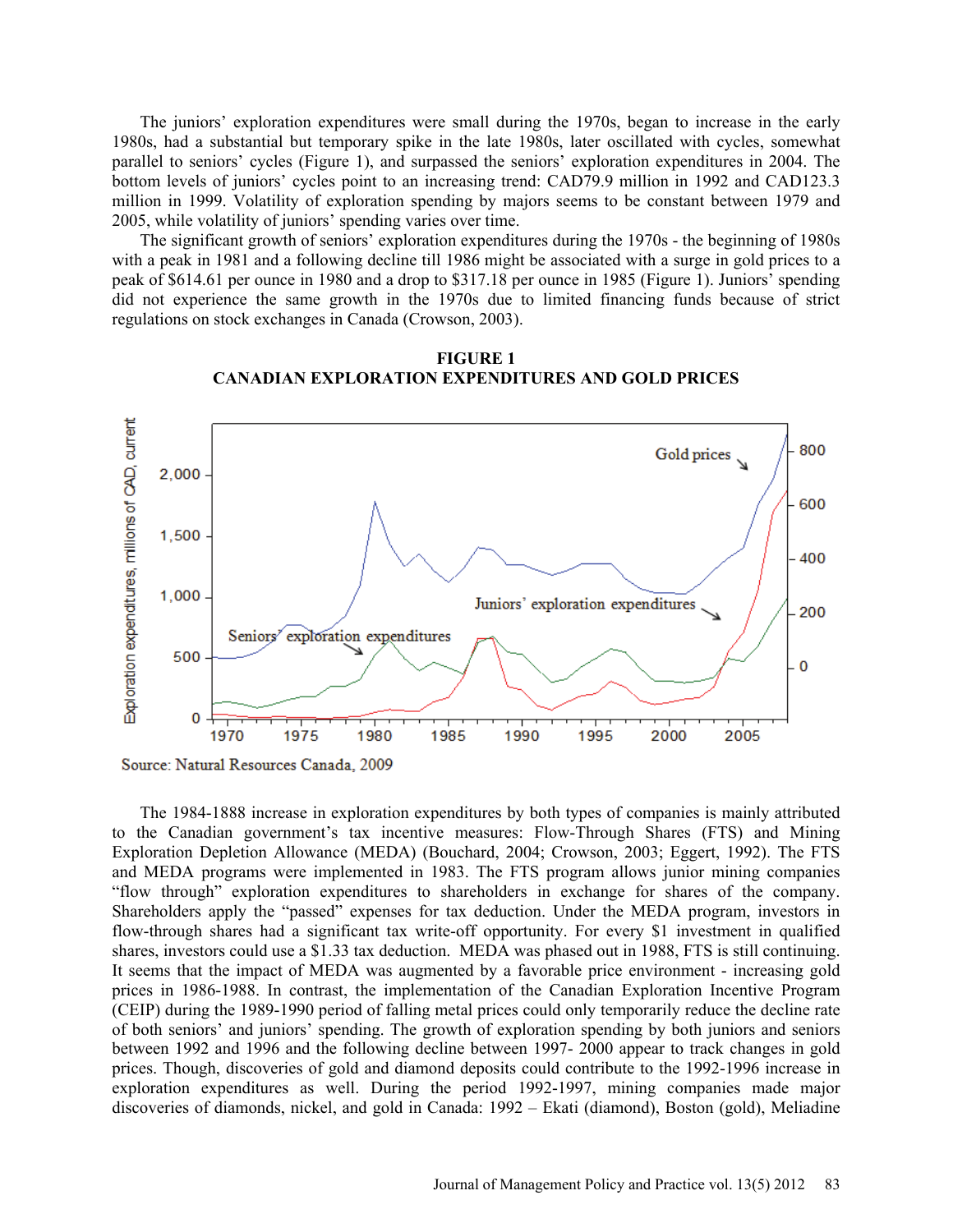West and East (gold); 1994 – Voisey's Bay (nickel), Diavik (diamond), Meadowbank (gold); 1995 – Gahcho Kue (diamond); 1996 – Snap Lake (diamond); 1997 – Victor (diamond).<sup>2</sup> The 1997-2000 decrease in exploration expenditures was also affected by the Bre-X case in 1997. After the news that the Bre-X company falsified its estimates of ore reserves in Indonesia, investors lost interest in equity financing of junior mining companies. Another adverse factor was a tech-shares bubble of the late 1990s. Investments funds were diverted to financing dot.com companies. Juniors' exploration spending rebounded back in 2001, while seniors' spending rebounded with a lag of one year – in 2002. These increases in exploration spending could be influenced by growing metal prices and by the 15% Investment Tax Credit for Exploration, implemented since October 2000 (Bouchard, 2004).

### **EMPIRICAL ANALYSIS OF EXPLORATION EXPENDITURES**

As we observe, gold prices, tax incentive programs, and discoveries influence exploration expenditures. This section models the continuous growth rate of exploration spending by junior and senior mining companies as a function of gold prices, tax measures, and discoveries:

$$
dlog(juniorexpr)_t = c + a_1d log(goldprice)_t + a_2dfts + a_3ddiscov + \varepsilon_t
$$
\n(1)

$$
dlog(seniorexpr)_t = c + a_1d log(goldprice)_t + a_2dfts + a_3ddiscov + \varepsilon_t
$$
\n(2)

$$
dlog(juniore xplr_t) = log(juniore xplr)_t - log(juniore xplr)_{t-1}
$$

 $dlog(seniorexpr_t) = log(seniorexpr)$ <sub>t</sub> –  $log(seniorexpr)$ <sub>t – 1</sub>

 $dlog(goldprice_t) = log(goldprice)$ <sub>t</sub> –  $log(goldprice)_{t-1}$ ,

where *juniorexplr* is the juniors' exploration expenditures, *seniorexplr* is the seniors' exploration expenditures, *goldprice* is the average annual gold price, *dfts* is a dummy variable for the FTS-MEDA programs in the 1983-1987 period, *ddiscov* is a dummy variable for discoveries in the 1993-1996 period. The dummy variable *dfts* equals one for the years 1983-1987 and zero in other years. The dummy variable *ddiscov* has values of one in the years 1993-1996 and zero in other years. The estimation results for models (1) and (2) are displayed in Table 1. The *t*-statistics are provided in parentheses below corresponding coefficients. The Breusch-Pagan-Godfrey heteroskedasticity test for model (1) indicates that the residuals are homoskedastic. Correlograms of residuals and the Breusch-Goldfrey Serial Correlation tests show that the residuals exhibit no serial correlation. Correlograms of squared residuals point to no conditional heteroskedasticity. The *t*-statistics for the gold price, *dfts* and *ddiscov* coefficients in model (1) for the juniors' exploration speding are above two, what implies that the coefficients are statistically significant. Model (1) shows that, holding everything else constant, if the growth rate in gold prices increases by 1 percent, then the growth rate of juniors' exploration investments increases by about 0.78% percent. The coefficients of dummy variables indicate that: (i) increases in exploration expenditures of the Canadian junior mining companies in the years 1983-1987 were significantly higher than would have been expected, given increases in gold prices; (ii) increases of juniors' exploration expenditures in the 1993-1996 period were significantly higher than would have been expected, given increases in gold prices and impacts of the FTS-MEDA program. Model (2) for the growth rate of seniors' exploration spending did not fit data well (adjusted  $\mathbb{R}^2$  is 0.177). Another model for seniors' exploration expenditures was considered:

$$
log(seniorexpr)_t = c + a_1 log(goldprice)_t + a_2dfts + a_3ddiscov + a_4 log(seniorexpr)_t_{t-1} + \varepsilon_t
$$
 (3)

The estimation results for model (3) are reported in Table 2.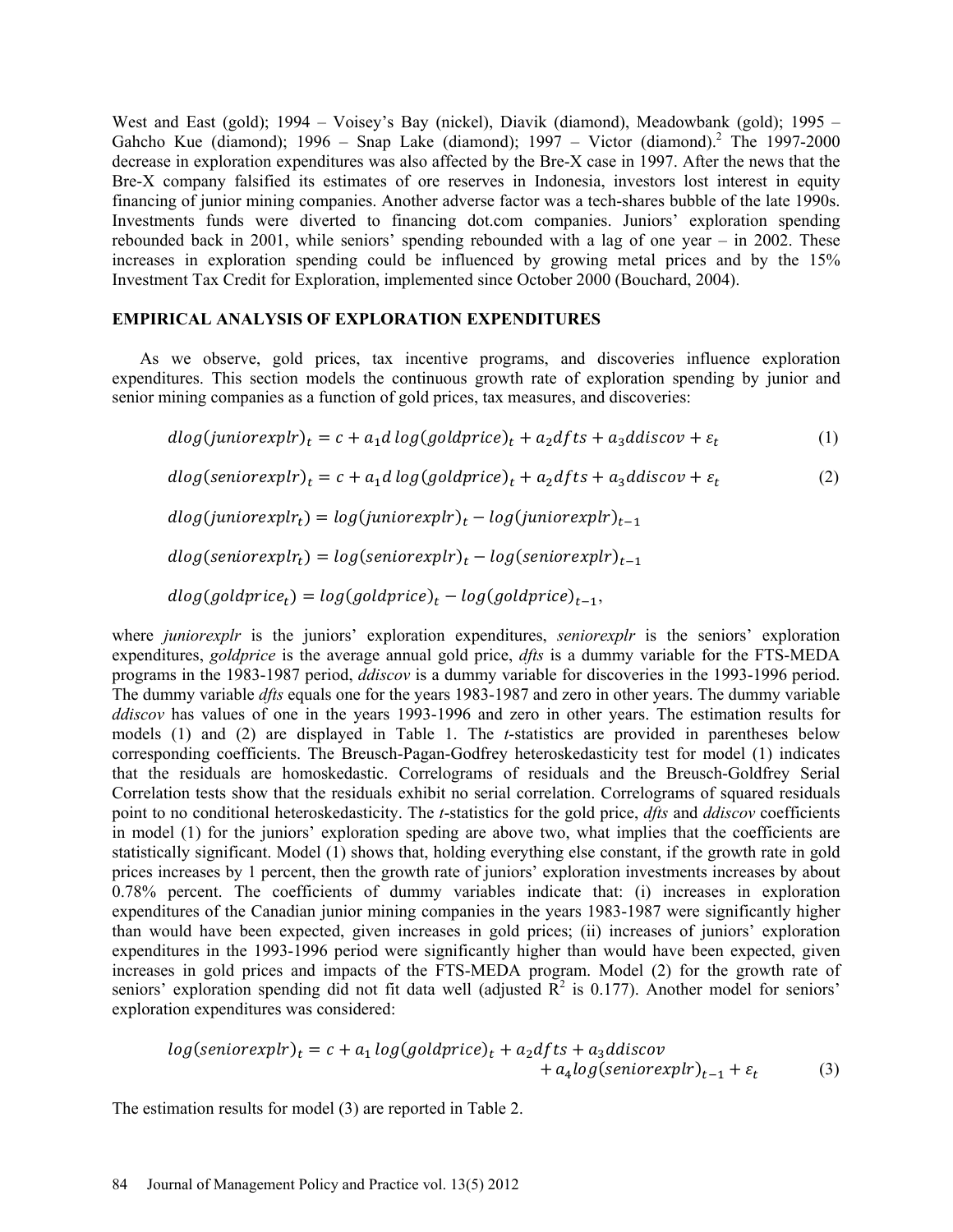| <b>Explanatory Variables</b> | Dependent Variables<br>dlog(juniorexplr)<br>(Model 1) | dlog(seniorexplr)<br>(Model 2) |
|------------------------------|-------------------------------------------------------|--------------------------------|
| dlog(goldprice)              | 0.7803<br>[3.0681]                                    | 0.4674<br>[3.1408]             |
| $df$ ts                      | 0.4798<br>[2.9021]                                    | 0.0338<br>[0.3494]             |
| ddiscov                      | 0.3855<br>[2.1161]                                    | 0.1505<br>[1.4120]             |
| C                            | $-0.0662$<br>$[-0.9956]$                              | $-0.0042$<br>$[-0.1079]$       |
| <b>Adjusted R-squared</b>    | 0.293                                                 | 0.177                          |

# **TABLE 1 MODEL (1) AND MODEL (2) ESTIMATION RESULTS**

# **TABLE 2 MODEL (3) ESTIMATION RESULTS**

| <b>Explanatory Variables</b> | log(seniorexplr)<br>(Model 3) |
|------------------------------|-------------------------------|
| log(goldprice)               | 0.6886<br>[6.5864]            |
| dfts                         | $-0.1240$<br>$[-0.8993]$      |
| ddiscov                      | $-0.0003$<br>$[-0.0022]$      |
| $\subset$                    | 2.0267<br>[3.3376]            |
| AR(1)                        | 0.6075<br>[4.2171]            |
| Adjusted R-squared           | 0.878                         |

The *t*-statistics are provided in parentheses below corresponding coefficients. The Breusch-Pagan-Godfrey heteroskedasticity test indicates that the residuals are homoskedastic. Correlograms of residuals and the Breusch-Goldfrey Serial Correlation tests show that the residuals exhibit no serial correlation.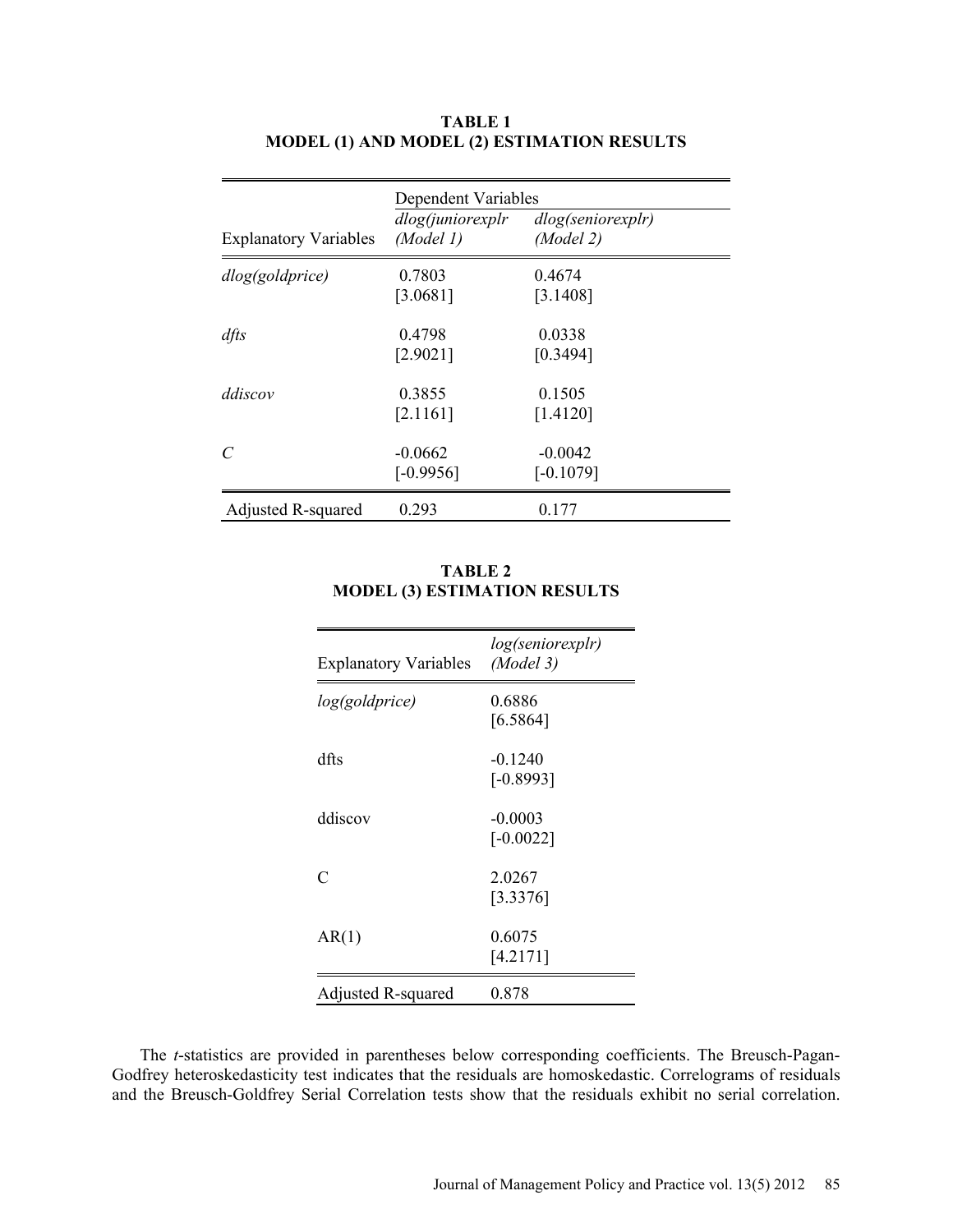Correlograms of squared residuals point to no conditional heteroskedasticity. The *t*-statistics for the gold price and one lag of the seniors' exploration expenditures coefficients in model (3) are above two, what implies that the coefficients are statistically significant. Results of model (3) show that: (i) if the current gold prices increase by 1 percent then the current seniors' exploration investments increase by 0.69 percent; (ii) the current seniors' exploration investments are strongly influenced by previous year exploration investments. The *t*-statistics of the estimated coefficients of the dummy variable for tax programs (*dfts*) and the dummy variable for the deposits discoveries (*ddiscov*) are below 2. This confirms that the seniors' exploration expenditures were not significantly affected by the FTS-MEDA programs in 1983-1987 and by discoveries in 1993-1996.

### **CONCLUSIONS**

This paper examines and models mineral exploration spending by senior and junior mining companies in Canada. Models are built using the econometric techniques. There were only a few econometric studies of exploration expenditures: for example, those by Eggert (1988) and by the Canadian Intergovernmental Working Group in successive issues of "Overview of trends in Canadian mineral exploration". Our study differs from these earlier works by the use of more general models for exploration levels and the separate examination of the seniors' and juniors' exploration expenditures.

Results of models 1 and 2 demonstrate that increases in exploration expenditures of the Canadian junior mining companies in the years 1983-1987 (the tax incentives implementation period) were significantly higher than would have been expected, given increases in gold prices; (ii) increases of juniors' exploration expenditures in the 1993-1996 period (the major discoveries period) were significantly higher than would have been expected, given increases in gold prices and impacts of the FTS-MEDA program. The junior mining companies respond stronger to the gold price changes than the senior mining companies. Seniors' exploration spending is affected by the changes in gold prices and depends on the previous year's exploration spending. The analysis illustrates importance of discoveries for bolstering exploration expenditures by junior mining companies. Our models confirm that the tax incentive programs were effective in increase of exploration spending by the junior mining companies.

This study examines impacts of gold prices, government policies, and discoveries on exploration spending by the Canadian mining companies.In the follow-up papers I would like to analyze exploration costs and returns on exploration investments in Canada.

#### **ENDNOTES**

- 1. Levels of exploration expenditures are in the Canadian dollars.
- 2. The discoveries information is from (Bouchard, 2004).

#### **REFERENCES**

Bouchard, G. (2004). Mineral Exploration, Deposit Appraisal and Mine Complex Development Activity in Canada. *Canadian Minerals Yearbook 2003*, Natural Resources Canada.

Crowson, P. (2003). *Astride Mining: Issues and Policies For the Minerals Industry*. Mining Journal Books, London, UK.

Eggert, R.G. (1988). Base and Precious Metals Exploration by Major Corporations. In: Tilton, J.E., Eggert R.G., and Landsberg H.H. (Eds), *World Mineral Exploration: Trends and Economic Issues*. Resources for the Future, Inc. Washington, D.C., 105-144.

Eggert, R.G. (1992). Exploration. In: Peck, M.J., Landsberg, H.H., Tilton, J.E. (Eds), *Competitiveness in Metals – The Impact of Public Policy*. Mining Journal Books, London, 21-67.